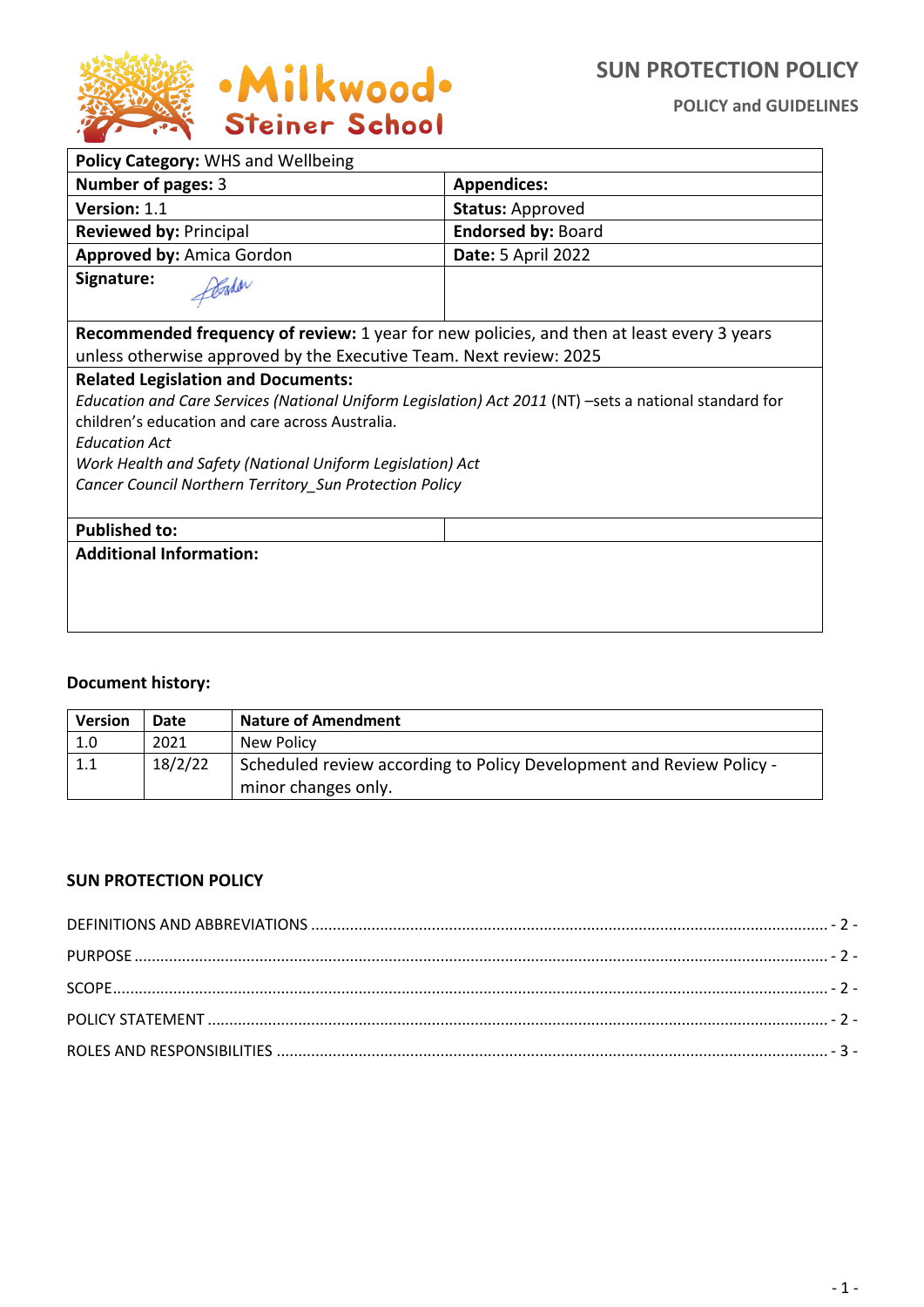

## **DEFINITIONS AND ABBREVIATIONS**

**MSSA**: Milkwood Steiner School Association **NT**: Northern Territory

## **PURPOSE**

Exposure to ultraviolet (UV) radiation in childhood is a major risk factor for developing skin cancer later in life. By implementing a best-practice Sun Protection Policy and procedures, Milkwood Steiner School seeks to protect students, staff and visitors from UV radiation and teach students good sun protection habits from an early age. Sun protection practices are required in the Northern Territory all year round whenever UV levels are 3 or above and extra care is needed between 10am-3pm when UV levels reach their peak.

The Sun Protection policy should be read alongside the MSSA Inclusion and Anti-Discrimination Policy, and adapted with intentions for inclusivity, dignity and diversity. Adaptations to this policy for children and staff acknowledge and celebrate cultural differences and body differences, along with the school's values and an overriding need to keep children safe from sun harm.

## **SCOPE**

This document applies to all areas of the school, including the Milkwood Steiner School Association Board (the Board), staff, students, Playgroup, After School Care, families, carers and friends of MSSA, volunteers and visitors to the school.

This policy applies in all interactions while in school or off site, including school related functions, camps and excursions.

## **POLICY STATEMENT**

Where possible, outdoor activities are scheduled outside peak UV times of 10am-3pm.

Sun protection measures are considered when planning outdoor activities and excursions whenever the UV levels are 3 or above.

MSSA seeks to providing shade (trees, built, and portable shade structures etc) in areas where students gather - such as eating, outdoor teaching or popular play areas.

The availability of shade is considered when planning all outdoor activities and excursions.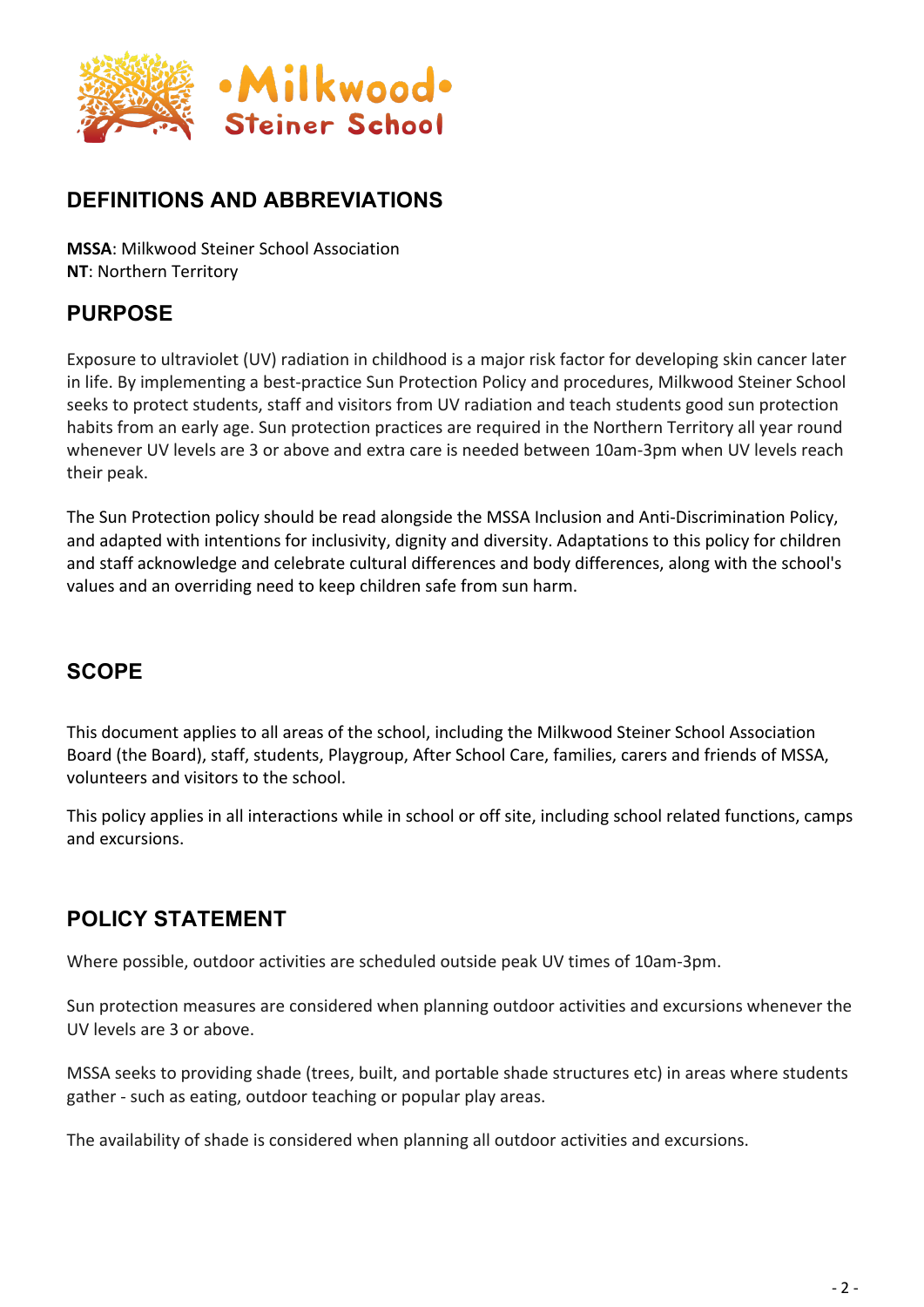

Students are required to wear sun-safe hats that protect the face, neck and ears when outside. Recommended sun-safe hats include legionnaire, broad- brimmed and bucket hats. Baseball caps are not recommended.

Students who do not have a sun-safe hat are required to play in the shade or a suitable area protected from the sun.

Sun-safe clothing is part of Milkwood Steiner School's dress code. Staff, educators and students are required to wear sun-safe clothing that covers as much of the skin (the neck, arms, shoulders and back) as practical. This includes shirts with collars or covered necklines, sleeves, longer style dresses and shorts, and rash vests or t-shirts for outdoor swimming.

Where possible, SPF 30+ or higher, broad-spectrum, water-resistant sunscreen is available for staff and students.

Students and teachers are encouraged to reapply sunscreen every 2 hours when outdoors for extended periods.

Staff and students are permitted to wear sunglasses outdoors. Close-fitting wrap-around sunglasses that cover as much of the eye area as possible and comply with Australian Standard AS1067 (Sunglasses: Category 2, 3 or 4) are recommended.

Families and visitors are encouraged to use a combination of sun protection measures (sun-safe hats, clothing, sunglasses and SPF 30+ or higher, broad-spectrum, water- resistant sunscreen) when attending or participating in outdoor activities.

Sun protection information is promoted to the school community through newsletters, notice boards, school's website, parent meetings, staff meetings, school assemblies and on student enrolment.

# **ROLES AND RESPONSIBILITIES**

**Teachers and Teacher Assistants** are responsible for:

- Ensuring that children under their duty of care are following the expectations of the sun protection policy
- Encouraging the use of sunscreen when going outside.
- Modelling good sun protection behaviours when outside, including wearing sun-safe hats, clothing and sunglasses, applying SPF 30+ (or higher), broad-spectrum, water-resistant sunscreen, and seeking shade where possible.

**The Principal** is responsible for monitoring and reviewing the Sun Protection Policy.